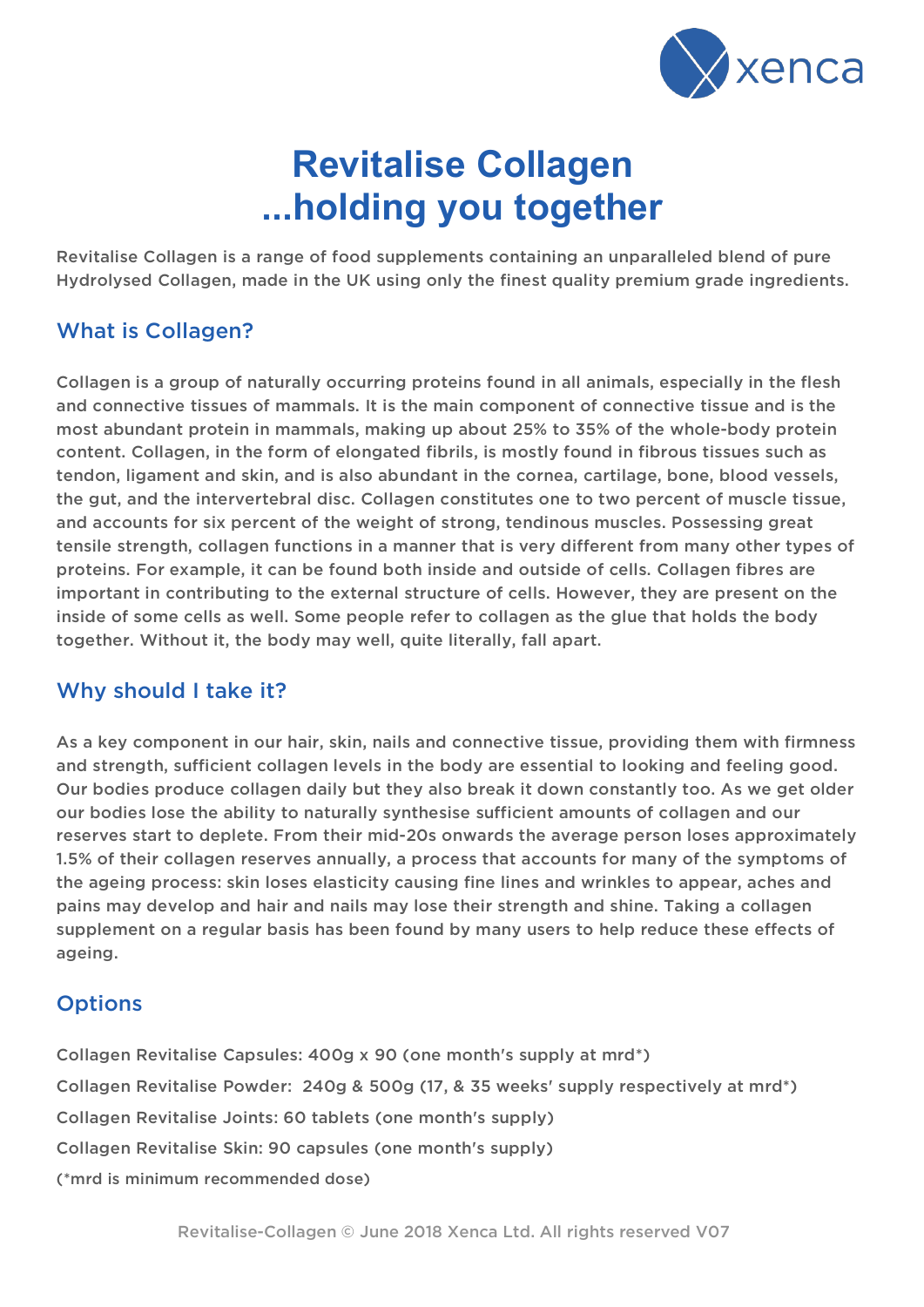

# Clinical Studies

For over 30 years the effects of Collagen Hydrolysate supplementation in the treatment of degenerative joint disease nave been investigated. According to Dr Hans-Konrad Selbmann of the University of Tübingen. In Germany, 16 studies involving a combined total of 2000 subjects have been published on its therapeutic use so far. The general conclusion is that administering some five grams of good quality Collagen Hydrolysate daily for the duration of at least three months has a beneficial impact on pain symptoms and joint function in patients with osteoarthritis.

A randomised, double-blind study by Dr James Rippe in Massachusetts, USA is one of many studies to support these findings. The randomised, double-blind study investigated knee pain, stiffness, joint mobility, flexibility and development of strength in 190 patients with mild osteoarthritis of the knee. Over a period of 14 weeks those affected were given a daily dose of 10 grams of Collagen Hydrolysate (plus 300 milligrams of calcium and 60 milligrams of vitamin C) or placebo. Isometric and isokinetic measurements were then taken which showed a significant improvement in physical joint function in those patients who were given the Collagen Hydrolysate.

Dr Steffen Oesser of the Collagen Research Institute in Kiel, Germany is one of the foremost researchers in this field. As early as 1999 a research group led by Dr Oesser produced evidence of intestinal absorption of Collagen Hydrolysate at an average peptide size of 3.5 kDa. After absorption collagen fragments accumulated significantly and exclusively in the joint cartilage. In in-vitro experiments Dr Oesser was able to show a significant, dose-related stimulation of type II collagen synthesis in chondrocytes (the cells that make up the cellular matrix of cartilage) when Collagen Hydrolysate was added. After addition of the hydrolysate there was also a significant increase in pericellular proteoglycans (the material between cells that provides structural support to connective tissue).

In contrast, no increase in protease activity was observed. This led Dr Oesser to conclude: "These results indicate an increase in synthesis activity in the whole extracellular matrix of the cartilage. Therefore, Collagen Hydrolysate could become increasingly important, as far as nutrition for individuals with degenerative disease of cartilage tissue is concerned."

Numerous other clinical and anecdotal findings also suggest that hydrolysed collagen may be helpful in the following: promotion of lean muscle mass through the burning of fat rather than carbohydrates and proteins: toning and thickening skin; skin wound healing; joint tissue rebuilding; arterial strengthening; increased energy; organ rebuilding; alleviating osteoporosis; reducing high blood pressure, bladder weakness, chronic fatigue, shallow breathing, autoimmune, skin problems and splitting nails.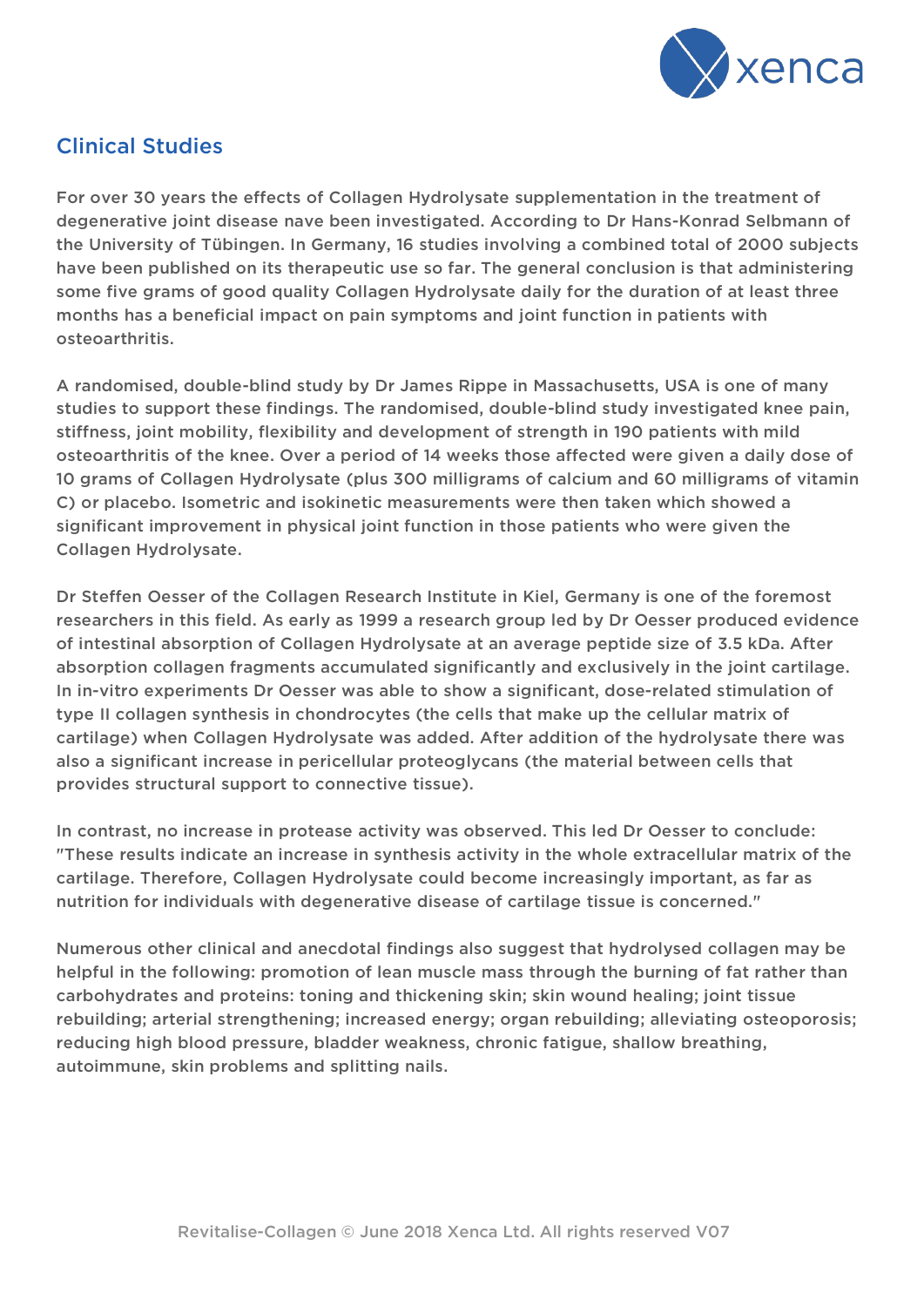

#### Reported Benefits (both clinical and anecdotal)

- Reduces fine lines and wrinkles
- Improves texture and tone of skin
- Improves moisture levels in skin
- Improves strength, shine and manageability of hair
- Strengthens brittle nails
- Reduces soft tissue pain and stiffness in joint movement
- Increased mobility in arthritic and stiff joints
- Accelerates recovery from wounds, soft tissue damage and injury
- May impact on ligament, tendon and cartilage regeneration

# Additional Information

In monitored, clinical trials of over 2000 patients given Collagen Hydrolysate no undesirable side effects were reported.

Collagen Hydrolysate has a long history, being produced as a food product since the 1800's, and consumed in Europe since the Napoleonic wars. It is classified as a food, not a drug and no long term consumption issues are known to exist.

Athletes susceptible to joint impact injuries have been successfully treated in the USA with larger doses of 10g of Collagen Hydrolysate a day over a period of three months.

There are no known adverse effects of taking larger doses than those stated on the product label and anecdotal evidence suggests higher doses may be helpful when recovering from injury.

Following treatment with Collagen Hydrolysate, study results have specifically determined the following benefits: reduced joint pain at rest, reduced joint pain when walking and standing, reduced joint pain when carrying objects and reduced joint pain when lifting weights.

It is desirable - though not essential - to take collagen supplements before going to bed for optimum results as the human body is in repair mode during sleep.

Whilst there are no documented adverse effects of collagen supplementation during pregnancy, we do not recommend you take any supplements when pregnant.

These products are not intended to diagnose, cure or prevent any disease. You should consult with your doctor before starting any diet, exercise or supplementation programme, or before taking any medication. In the event of a specific known illness or if you have or suspect you might have a health problem advice should always be sought from your doctor.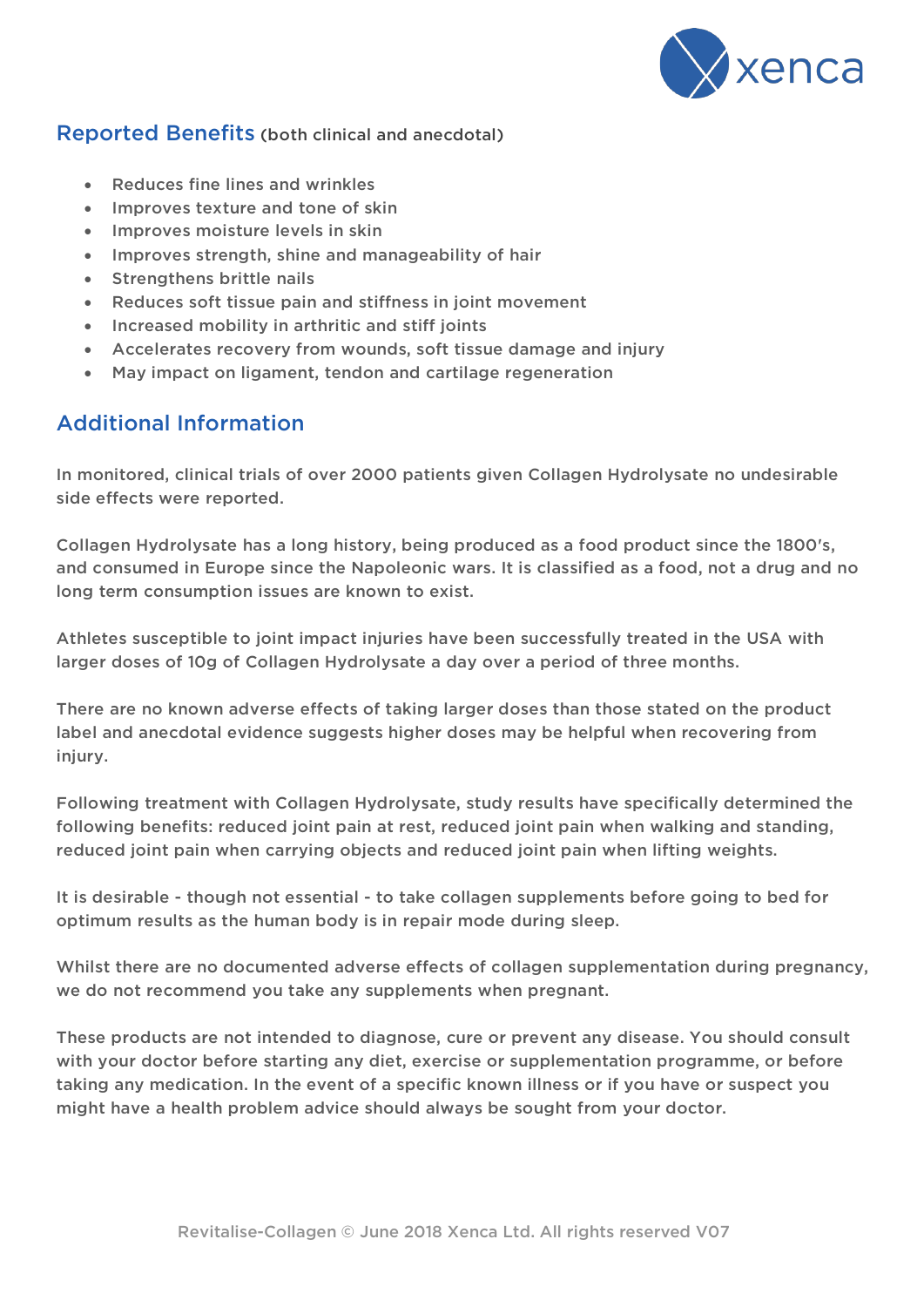

|                               | <b>Revitalise Capsules</b>                                                                                                                                                  | <b>Revitalise Powder</b>                                                                                                                                                                       | <b>Revitalise Joints</b>                                                                                                                                                                                                                                                                                                                                                                           | <b>Revitalise</b><br><b>Skin</b>                                                                                                                                                                                                                                                                                                                     |
|-------------------------------|-----------------------------------------------------------------------------------------------------------------------------------------------------------------------------|------------------------------------------------------------------------------------------------------------------------------------------------------------------------------------------------|----------------------------------------------------------------------------------------------------------------------------------------------------------------------------------------------------------------------------------------------------------------------------------------------------------------------------------------------------------------------------------------------------|------------------------------------------------------------------------------------------------------------------------------------------------------------------------------------------------------------------------------------------------------------------------------------------------------------------------------------------------------|
| <b>Purpose</b>                | For healthy connective<br>tissue including joints, hair,<br>skin and nails                                                                                                  | For healthy connective tissue<br>including joints, hair, skin<br>and nails                                                                                                                     | Formulated for joint<br>health and to deliver<br>general connective<br>tissue benefits                                                                                                                                                                                                                                                                                                             | <b>Formulated for</b><br>younger looking<br>skin and to deliver<br>general<br>connective tissue<br>benefits                                                                                                                                                                                                                                          |
| <b>Sizes</b>                  | 90 x 400mg Capsules                                                                                                                                                         | 240g & 500g Powder                                                                                                                                                                             | 60 Tablets                                                                                                                                                                                                                                                                                                                                                                                         | 90 Capsules                                                                                                                                                                                                                                                                                                                                          |
| Ingredient<br>S               | 400mg Collagen<br><b>Hydrolysate Powder</b><br>(Bovine)<br><b>Magnesium Stearate</b><br>(vegetable origin)<br>flowing agent<br><b>Gelatin (capsule shell)</b>               | <b>Hydrolysed Collagen</b><br>Powder (Bovine)<br>No additives                                                                                                                                  | Each 2 tabs provide:<br>Glucosamine<br><b>Sulphate</b><br>2Kcl 1000mg<br>Collagen 200mg<br>(Bovine)<br><b>Chondroitin Sulphate</b><br>150mg<br>Fortigel 100mg<br>Vitamin C 60mg<br>(375% RDA)<br>Vitamin D 20mcg<br>Vitamin E 40mg<br>Vitamin B12 20mcg<br>Folic Acid 400mcg<br>Zinc 10mg<br>Copper 1mg<br>Manganese 4mg<br>Selenium 120mcg<br><b>Ginger Root Extract</b><br>16mg<br>Silica 18.8mg | Each 3 caps<br>provide:<br>Collagen 1080mg<br>(Bovine)<br>Vitamin C 80mg<br>(100% RDA)<br><b>Hyaluronic Acid</b><br>50 <sub>mg</sub><br>Vitamin A 800ius<br>(100% RDA)<br><b>Vitamin E</b> 12mg<br>(100% RDA)<br>Zinc 10mg<br>(100% RDA)<br><b>Magnesium</b><br><b>Stearate</b><br>(vegetable origin)<br>flowing agent<br>Gelatin (capsule<br>shell) |
| Dosage &<br><b>Directions</b> | Take at least three capsules<br>daily, preferably last thing<br>at night for best results.<br>A higher or multiple dosage<br>for injury or joint problems<br>is recommended | Take at least one heaped<br>teaspoon (approx. 2 grams)<br>daily, mixed with yoghurt,<br>cold drink, or water. A higher<br>or multiple dosage for injury<br>or joint problems is<br>recommended | Take two tablets<br>daily, preferably last<br>thing at night for best<br>results.                                                                                                                                                                                                                                                                                                                  | Take three<br>capsules daily,<br>preferably last<br>thing at night for<br>best results                                                                                                                                                                                                                                                               |

- We recommend you drink about 2 litres of water daily.
- Not suitable for Vegetarians.
	- Revitalise-Collagen © June 2018 Xenca Ltd. All rights reserved V07